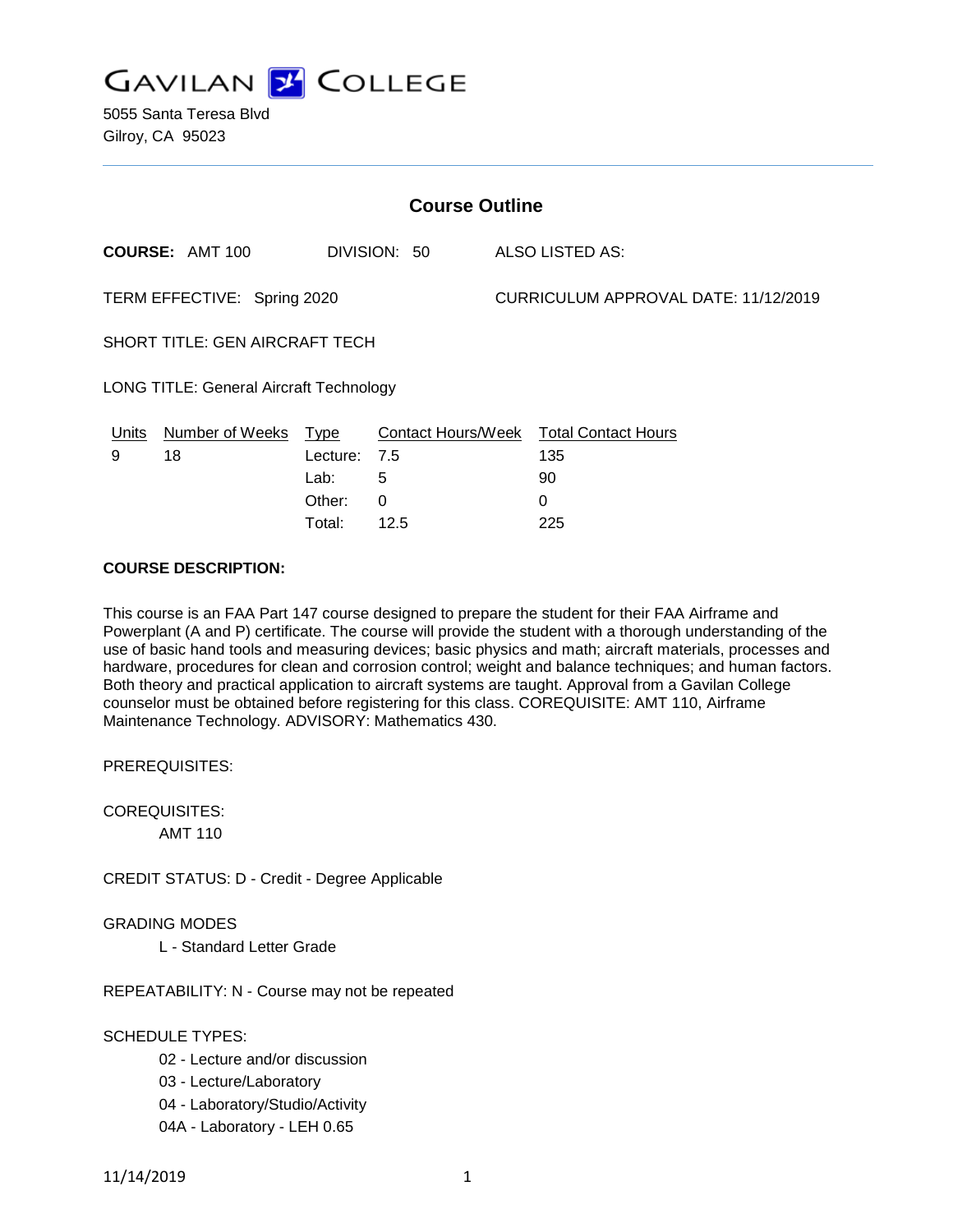# **STUDENT LEARNING OUTCOMES:**

By the end of this course, a student should:

1. Demonstrates the ability to meet the written test standards outlined in FAA AC 147-3 ? Certification and Operation of Aviation Maintenance Technician Schools.

2. Demonstrates the ability to meet the oral/practical test standards outlined in FAA AC 147-3 ? Certification and Operation of Aviation Maintenance Technician Schools.

3. Demonstrate the ability to inspect and determine if components and aircrafts meet airworthy standards outlined in FAA AC 43.13-1B ? Acceptable Methods, Techniques, and Practices ? Aircraft Inspection and Repair.

# **CONTENT, STUDENT PERFORMANCE OBJECTIVES, OUT-OF-CLASS ASSIGNMENTS**

Curriculum Approval Date: 11/12/2019

7.5 Hours

BASIC HAND TOOLS.

CONTENT: Presentation of basic hand tool selection, construction features, and usage with emphasis on personal safety

issues when using tools incorrectly.

STUDENT PERFORMANCE OBJECTIVES (SPO): The student will be able to select the proper tool for the task and use it correctly. They will be able to discuss the importance of personal safety.

7.5 Hours

PRECISION MEASURING TOOLS.

CONTENT: Presentation of precision measuring tools to include micrometer calipers, dial calipers, dial indicators, rules and other precision measuring instruments.

STUDENT PERFORMANCE OBJECTIVES (SPO):The student will be able to perform correct precision measurements to within .0005 inches.

22.5

**Hours** 

AIRCRAFT HARDWARE/AIRCRAFT FLUID LINES AND FITTINGS.

CONTENT: Introduce various aircraft hardware identification systems, i.e., AN, MS and NAS. Discuss hardware features and applications. Discuss correct installation

procedures and how to positively secure various techniques. Discuss proper use of torque wrenches and torque tables. Present aircraft fluid carrying lines, discuss materials, fabrication procedures, testing procedures, repair procedures, installation and inspection practices. Both rigid metal lines and flexible hoses will be presented.

STUDENT PERFORMANCE OBJECTIVES (SPO): The student will be able to select and install aircraft hardware without error. They will be able to discuss the various installation procedures and techniques. The student will be able

to correctly identify various fluid carrying line materials and will be able to fabricate fluid lines without error. They will demonstrate the ability to fabricate rigid metal lines and flexible hose

assemblies without error. The student will demonstrate the ability to inspect and correctly install aircraft fluid carrying lines.

22.5 Hours

STRUCTURAL METALS AND HEAT TREATMENT.

CONTENT: Present structural aircraft metals, both ferrous and non-ferrous, i.e., iron, steel, aluminum, corrosion resistant steel and titanium. Discuss metal microstructure variations and present heat treatment procedures, i.e., solution heat treatment, precipitation heat treatment, tempering, annealing and normalizing. Discuss case hardening techniques to include cyaniding, nitriding and pack carborizing. Present metal hardness testing equipment to include Rockwell

and Brinnel Hardness Testers and testing procedures.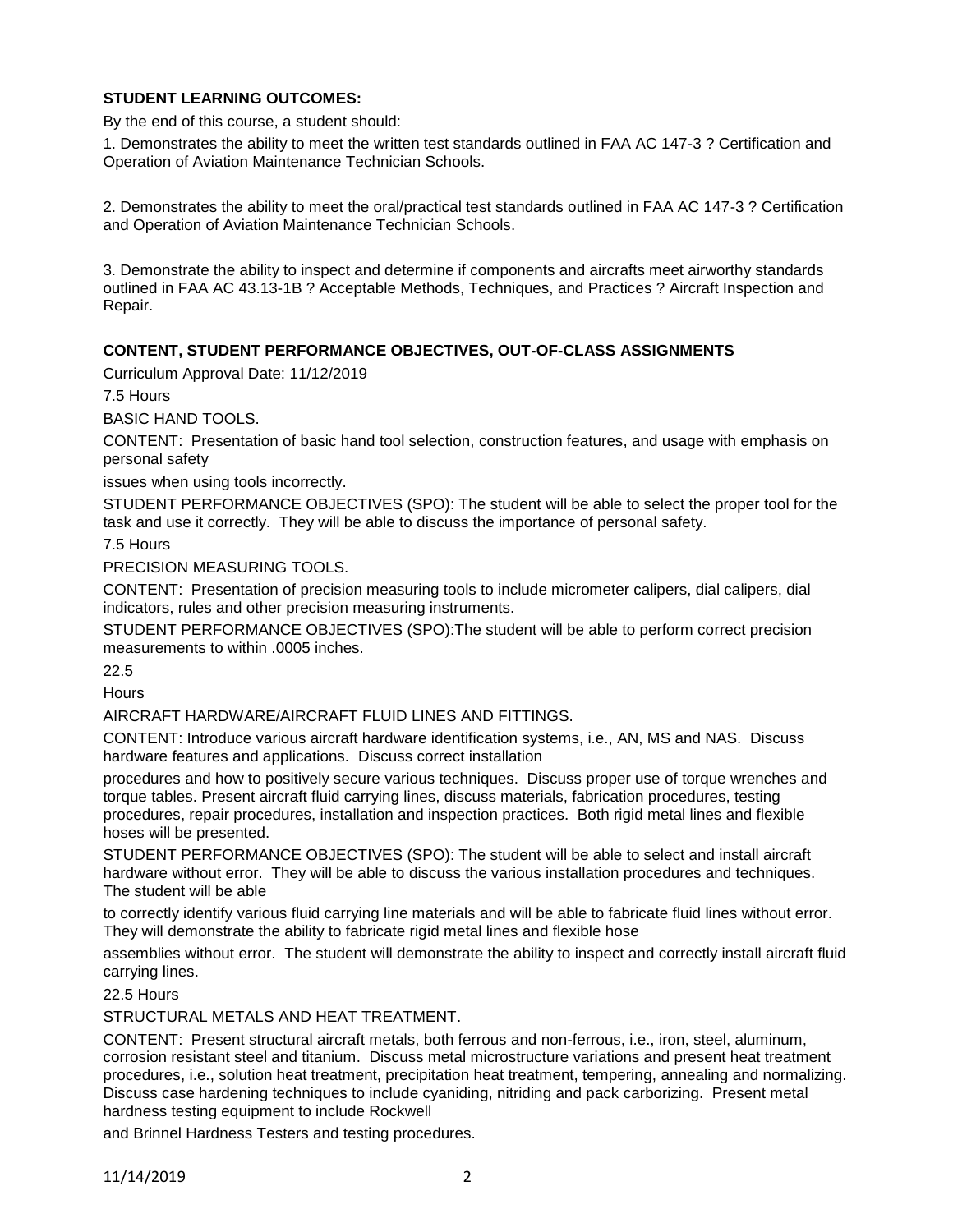STUDENT PERFORMANCE OBJECTIVES (SPO): The student will demonstrate the ability to solution heat treat and temper alloy steel. They will demonstrate how to case harden low carbon steel. The student will explain and demonstrate how to accurately measure the hardness of steel using a Rockwell Hardness Tester.

22.5 Hours

AIRCRAFT WEIGHT AND BALANCE.

CONTENT: Present aircraft weight and balance computations including aircraft weighting procedures, calculation of aircraft empty weight and empty weight center of

gravity, weight and balance extreme condition checks, and addition or removal of equipment calculation. Present required forms for aircraft flight and maintenance manuals and preparation of weight

#### and balance report.

STUDENT PERFORMANCE OBJECTIVES (SPO): The student will be able to accurately weigh an aircraft while observing all safety standards. They will be able to calculate the empty weight and corresponding center

of gravity without error. The student will correctly perform extreme condition checks as necessary and prepare an accurate weight and balance report.

22.5 Hours

BASIC PHYSICAL SCIENCE.

CONTENT: Present basic physical principles, i.e., atomic

structure, Newton's Laws, Bernoullis Principle, Hooks' Law, Charles' Law, Boyle's Law, General Gas Law, energy, simple machines, fluid mechanics, heat, and sound.

STUDENT PERFORMANCE OBJECTIVES (SPO): The student will be able to apply basic physical science principles to aerodynamics, engine theory and other aircraft systems operation.

The student will be able to discuss and calculate force, area, pressure, volume, and distance to solve fluid mechanics problems without error.

### 22.5 Hours

MATHEMATICS FOR AIRCRAFT MAINTENANCE.

CONTENT: Addition, subtraction, multiplication and division of positive and negative numbers will be presented. The calculation of area and volume of various geometrical shapes will be presented. The extraction of roots and the conversion of numbers to powers I.E. scientific notation will be presented. Problems involving the calculation of ratio, proportion and percentage will also be presented.

STUDENT PERFORMANCE OBJECTIVES (SPO): The student will demonstrate the ability to solve problems involving addition, subtraction, multiplication, division of positive and negative numbers. The student will

also demonstrate the ability to solve problems involving area, volume, ratio, proportion and percentage. The student will also demonstrate the ability to solve problems involving the extraction of

roots and conversions of numbers to powers of ten.

2 Hours

Final

Lab Content:

5 Hours

BASIC HAND TOOLS.

LAB PROJECTS: Complete bucking bar fabrication using only hand tools. Complete drilling, tapping, broken bolt extraction and damaged thread repair.

5 Hours

PRECISION MEASURING TOOLS.

LAB PROJECTS: Student will make accurate measurements while fabricating bucking bar and drilling and tapping exercise.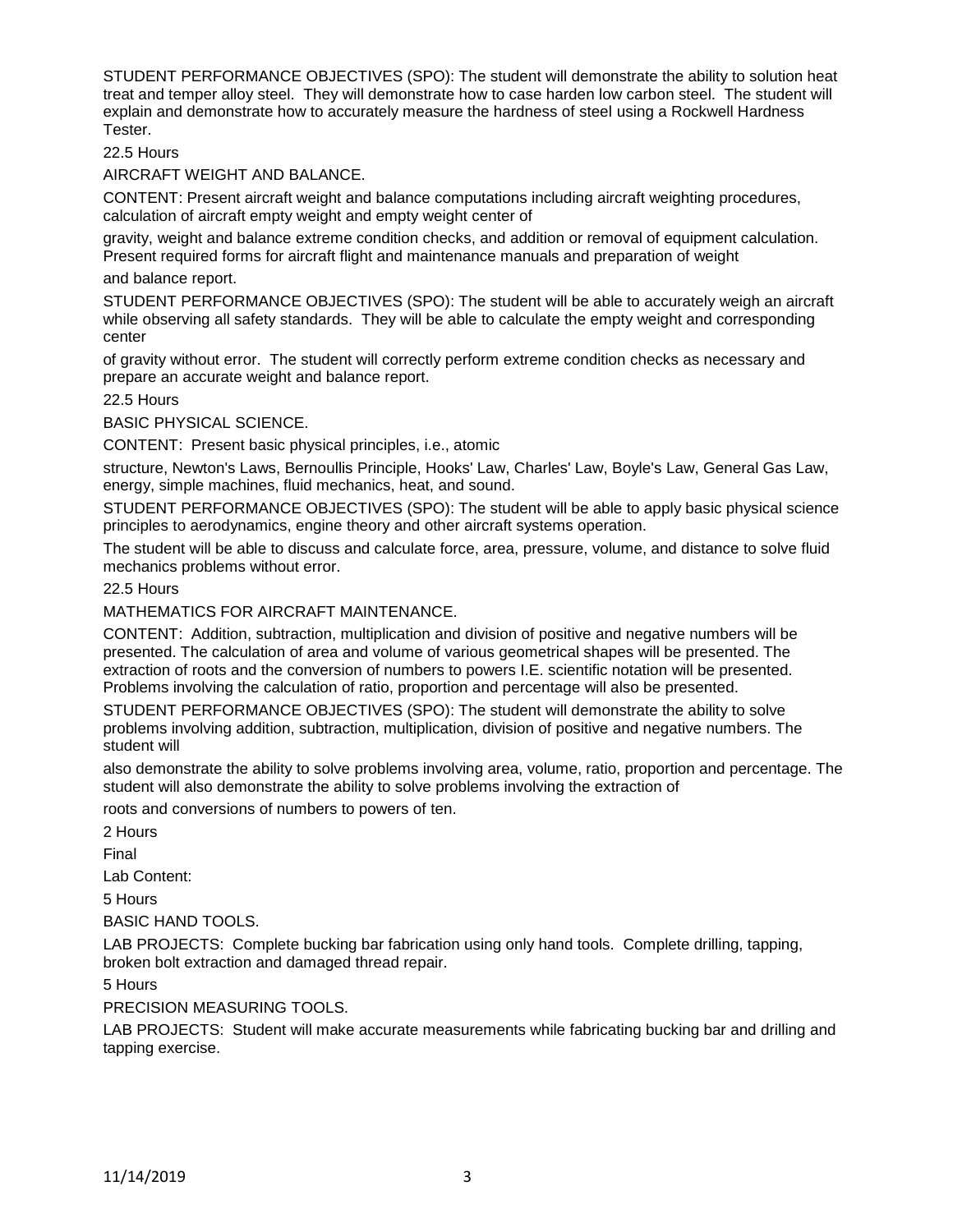15 Hours

AIRCRAFT HARDWARE/AIRCRAFT FLUID LINES AND FITTINGS.

LAB PROJECTS: Practical application on how to properly install and secure aircraft handware using lockwire, cotter pins, and locking nuts and washers. They will work on testing, repairing, and installing fluid lines.

15 Hours

STRUCTURAL METALS AND HEAT TREATMENT

LAB PROJECTS: Work on practical applications of information presented in lecture on structural metals and heat treatments.

15 Hours

AIRCRAFT WEIGHT AND BALANCE.

LAB PROJECTS: Work on practical application of material covered, including weighting an aircraft, calculating the empty weight center of gravity, and completing an aircraft weight and balance report.

15 Hours

BASIC PHYSICAL SCIENCE.

LAB PROJECTS: Practical application of material presented, including fluid mechanics problems. 15 Hours

MATHEMATICS FOR AIRCRAFT MAINTENANCE.

LAB PROJECTS: The student will solve mathematical problems involving various aircraft maintenance tasks I.E. aircraft weight and balance, fluid mechanics, engine compression ratio, aircraft sheet metal repair.

### **METHODS OF INSTRUCTION:**

Lecture, audio-visual aids, demonstration, guided practice

### **METHODS OF EVALUATION:**

Writing assignments Percent of total grade: 20.00 % Percent range of total grade: 20 % to 25 % Written Homework Term or Other Papers Problem-solving assignments Percent of total grade: 15.00 % Percent range of total grade: 15 % to 20 % Homework Problems Quizzes Exams Skill demonstrations Percent of total grade: 10.00 % Percent range of total grade: 10 % to 15 Performance Exams Objective examinations Percent of total grade: 35.00 % Percent range of total grade: 35 % to 40 % Multiple Choice Other: Fill-In Exams OUT OF CLASS ASSIGNMENTS: Required Outside Hours: 5 Assignment Description: Basic Hand Tools Homework: Complete reading assignments and answer questions Required Outside Hours: 5 Assignment Description: Precision Measuring Tools Homework: Complete reading assignments and answer question sheets. Required Outside Hours: 10 Assignment Description: Aircraft Hardware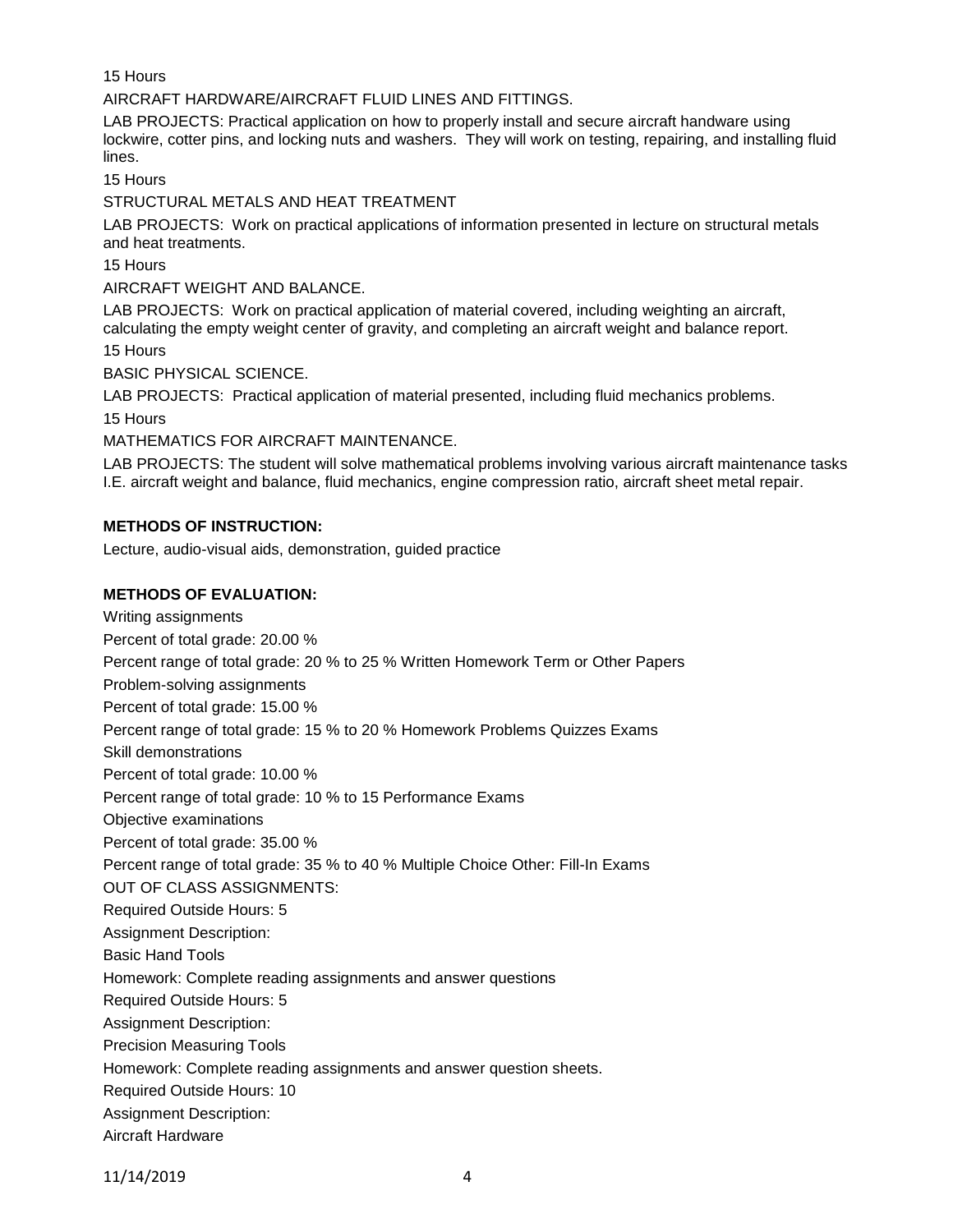Homework: Complete reading assignments, answer question sheets, and work on research project.

Required Outside Hours: 10

Assignment Description:

Structural Metals and Heat Treatment

Homework: Complete reading assignments, answer question sheets and work on research project.

Required Outside Hours: 10

Assignment Description:

Aircraft Weight and Balance

Homework: Complete reading assignments and question sheets. Work on aviation related research project.

Required Outside Hours: 10

Assignment Description:

Basic Physical Science

Homework: Compete reading assignments, answer question sheets and work on research project.

Required Outside Hours: 10

Assignment Description:

Mathematics for Aircraft Maintenance

Homework: Complete reading assignments, answer question sheets and work on aviation related research project.

# **REPRESENTATIVE TEXTBOOKS:**

Dale Crane. Aviation Mechanic Handbook: The Aviation Standard - 6th Edition. Aviation Supplies & Academics, Inc.,2017.

The previous book is not longer published. This is the replacement.

ISBN: ISBN: 978-1619544949

Reading Level of Text, Grade: Reading level of text, Grade: 12th Verified by: Verified by:MS Word F.A.A.. Acceptable Methods, Techniques, and Practices - Aircraft Inspection and Repair AC43.13-1B/2B. ASA,2008.

This is a FAA standards document. This is the latest version from the FAA.

ISBN: ISBN: 978-1619540217

Reading Level of Text, Grade: Reading level of text, Grade: 12th Verified by: Verified by:MS Word F.A.A.. Aviation Maintenance Technician Handbook-General: FAA-H-8083-30A. Aviation Supplies and Academics, Inc.,2018.

The FAA released a new version.

ISBN: ISBN: 978-1619546929

Reading Level of Text, Grade: Reading level of text, Grade: 12th Verified by: Verified by:MS Word